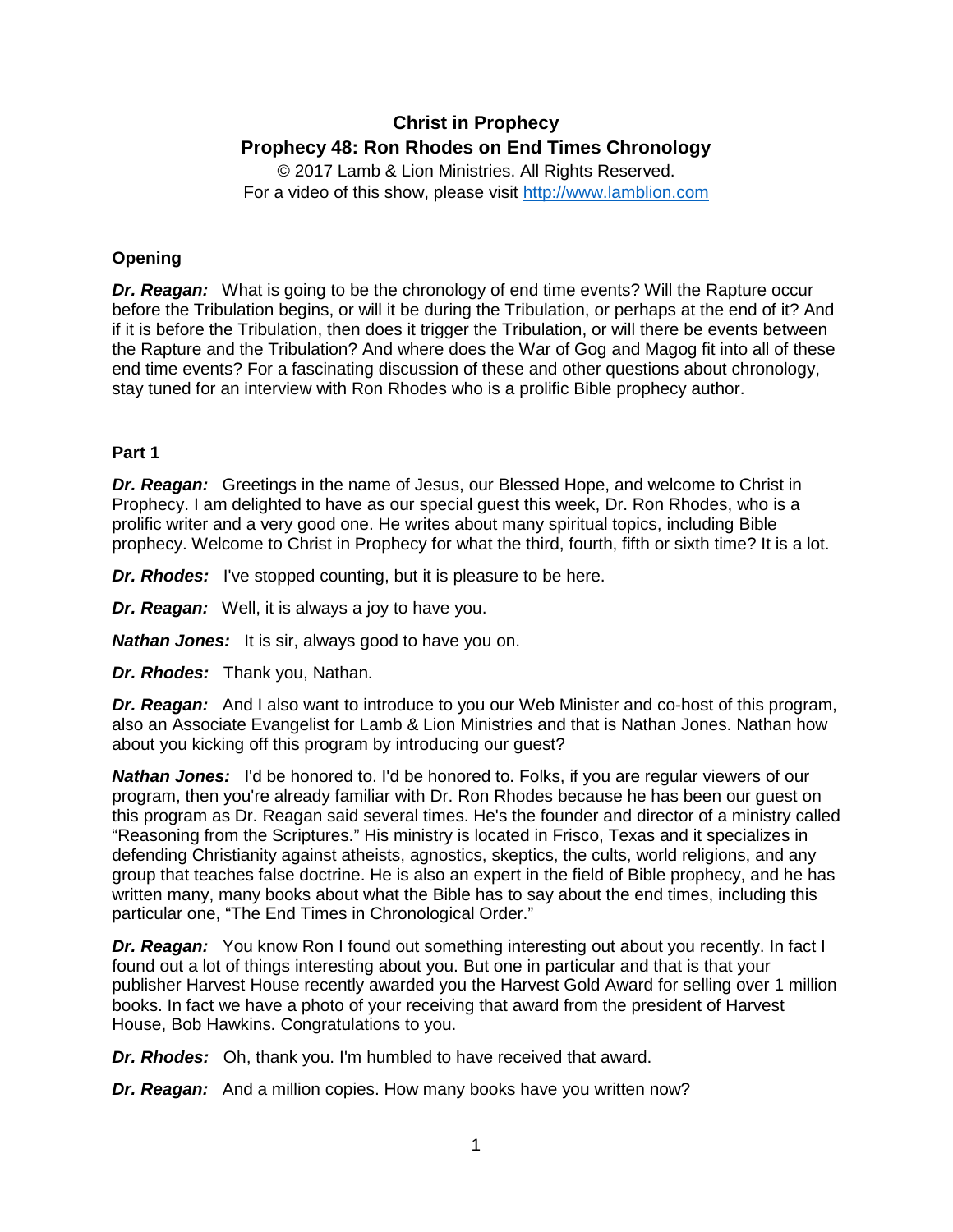**Dr. Rhodes:** It's over 70. I stopped counting. But I really love what I'm doing. In fact it is so wonderful to be able to serve the Lord in this capacity.

*Dr. Reagan:* Yes, well, we love your books, and this one in particular, "The End Times in Chronological Order." I wanted to introduce it to our viewers because this is one of the most complex aspects of Bible prophecy.

# *Dr. Rhodes:* Yes.

*Dr. Reagan:* Nowhere in the Bible does it says, "OK, folks, now here's what's going to happen in the end times, 1, 2, 3, 4, 5, 6, 7, 8, 9, 10." It just doesn't do that. You almost have to be a sleuth. It's like putting together a jigsaw puzzle. And you've got to get the Old Testament involved which most Christian don't know in order to understand the New and understand this chronology. Talk to us in general about chronology.

*Dr. Rhodes:* Well, let me just give you an example to show what the problem is. In 2 Corinthians chapter 5 we read about the earthly body which is compared to a tent, and then we read about the resurrection body which is compared to a building. Now the text says that when our tent gets knocked down in death we receive a building from God, a brand new resurrection body. So some people conclude from that, that well, as soon as you die you get your resurrection body immediately. But then wait a minute. Other scholars look at verses like 2 Corinthians 5:8 which says that to be apart from the body is to at home with the Lord. And the Apostle Paul in Philippians 1:21-23 where Paul expressed his desire to depart and be with Christ in Heaven. And they say well you know it seems like we have a period where we are disembodied spirits before we get our resurrection bodies. And this illustrates what you're talking about. You have a couple of different passages. And what you have to do Dave, is to consult all the verses that deal with the topic, compare them with each other and make sure they don't contradict. Now, here's why it's important not to contradict. All Scripture is inspired by the Holy Spirit, and the Spirit is the spirit of truth. The Spirit of Truth does not contradict Himself. And so therefore your best option is to compare all the verses, on all the topics and come up with a cohesive viewpoint that explains all of it.

*Dr. Reagan:* That's so much work.

# *Dr. Rhodes:* It is.

*Dr. Reagan:* And particularly you have to also get into the Old Testament which most Christians simply ignore.

*Dr. Rhodes:* Yeah, well you know what? The Bible is about one-fourth Bible prophecy. Now that means that it is something you can't ignore. If Bible prophecy was 1% of the Bible it would still be important. But if it is over 25% of the Bible is prophetic at the time it was written that means that God wants us to understand things. And you might remember in the New Testament Jesus chastised the Jewish leaders for not understanding the signs of the times. I wonder if Jesus would say that to some Christians today if He were speaking to us.

*Dr. Reagan:* Well let me give you an example of a problem of chronology.

# *Dr. Rhodes:* Sure.

**Dr. Reagan:** I grew up in a denomination that was Amillennial. We hardly ever heard any preaching about Bible prophecy. And when we did it was mainly the sermon that said, "There is not one verse in the Bible that even implies that Jesus will ever put His feet on this earth again." I heard that 100 times when I was a kid. And one of the verses that they used for this was 2 Peter chapter 3, and there in verse 10 which says, "But the Day of the Lord will come like a thief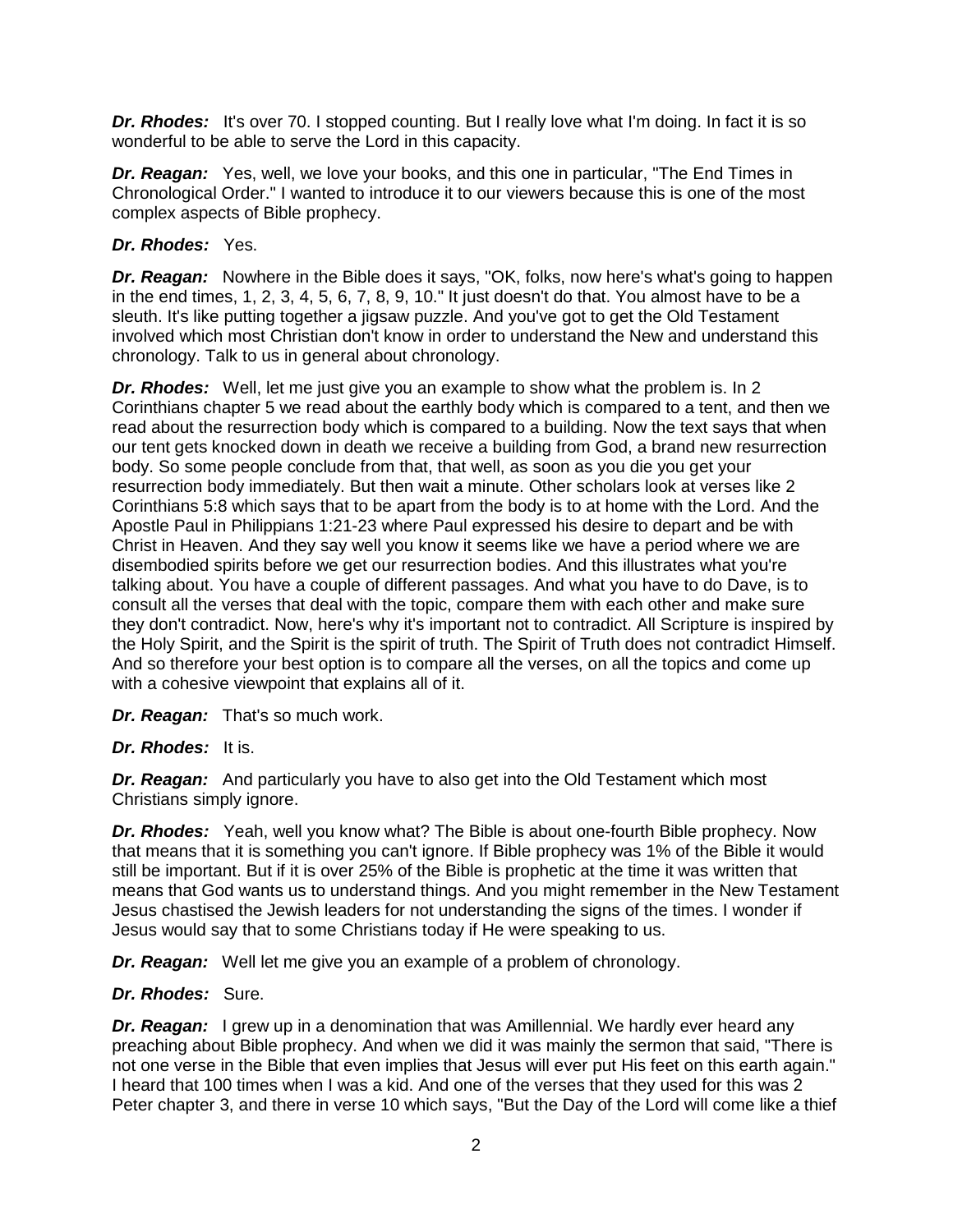in which the heavens will pass away with a roar, and elements will be destroyed with intense heat, and the earth and its works will be burned up." They said, "See there, the Day of the Lord that is when Jesus comes back. He comes back. When He comes back the earth is consumed with fire. It doesn't say anything about an earthly reign."

*Dr. Rhodes:* Well that's a good verse to use for that position, but, I think it is easily explainable. You see the term Day of the Lord is sometimes misconstrued to basically refer only to the Tribulation period.

*Dr. Reagan:* Or to the day the Lord is going to return, sometimes it's used that way.

*Dr. Rhodes:* Well, that's right. It could be used that way. But you know some of my old mentors like Charles Ryrie, who I believe has been on your program and Dwight Pentecost helped me to understand that it also extends through the Millennial Kingdom. And so when you're referring to the Day of the Lord it begins with the Tribulation but it extends all the way through the Millennial Kingdom, and then there's a new heavens and a new earth. Now that makes perfect sense from the perspective of Revelation 20 and 21 because in Revelation 20 it talks about the Millennial Kingdom. And then in Revelation 21 it starts out by saying, "Then I saw a new heavens, and a new earth." And you got to watch out for those "thens".

*Dr. Reagan:* Oh, yes.

*Dr. Rhodes:* Those "thens" are chronological clues.

*Dr. Reagan:* Well, using this verse though to prove that there's not going to be a Millennium is a classic example of saying you ignore everything else the Bible is saying.

*Dr. Rhodes:* Well that's right. It illustrates what I said earlier and that is that scripture interprets scripture you have to consult all the verses which deal with this. And there are a lot of other verses that talk about the fact that not only will Christ rule in Jerusalem, you know this is a fulfillment of the Davidic Covenant, 2 Samuel 7. And there will be specific land promises that will be fulfilled for Israel that is the Abrahamic Covenant, Genesis 12. And the fact is that Christ will come again physically to this earth. His feet will touch the Mount of Olives. He will judge the nations according to Matthew 25:31-46. And He will set up His Millennial Kingdom on this earth. And here is something to think about Dave, all the Old Testament prophecies that point forward to the First Coming were fulfilled literally.

# *Dr. Reagan:* Yes.

*Dr. Rhodes:* You know the fact that Christ was going to be virgin born, Isaiah 7:14. Pierced for our sins, Zechariah 12:10. Born in Bethlehem, Micah 5:2. All the prophecies dealing with the Second Coming and beyond will also be fulfilled literally.

*Dr. Reagan:* Well that's another thing when I was growing up they told me, "Well, you got to understand that all Bible prophecy is apocalyptic." I thought that was an illness or something, a disease, but it was apocalyptic and it never means what it says.

**Dr. Rhodes:** No. Well, I would disagree with that. There are symbols for example in the book of Revelation but right there in the context of Revelation most of those symbols get defined for us. For example you do see a reference to seven lampstands, but then the text tells us those seven lampstands represent seven churches.

# *Dr. Reagan:* Right.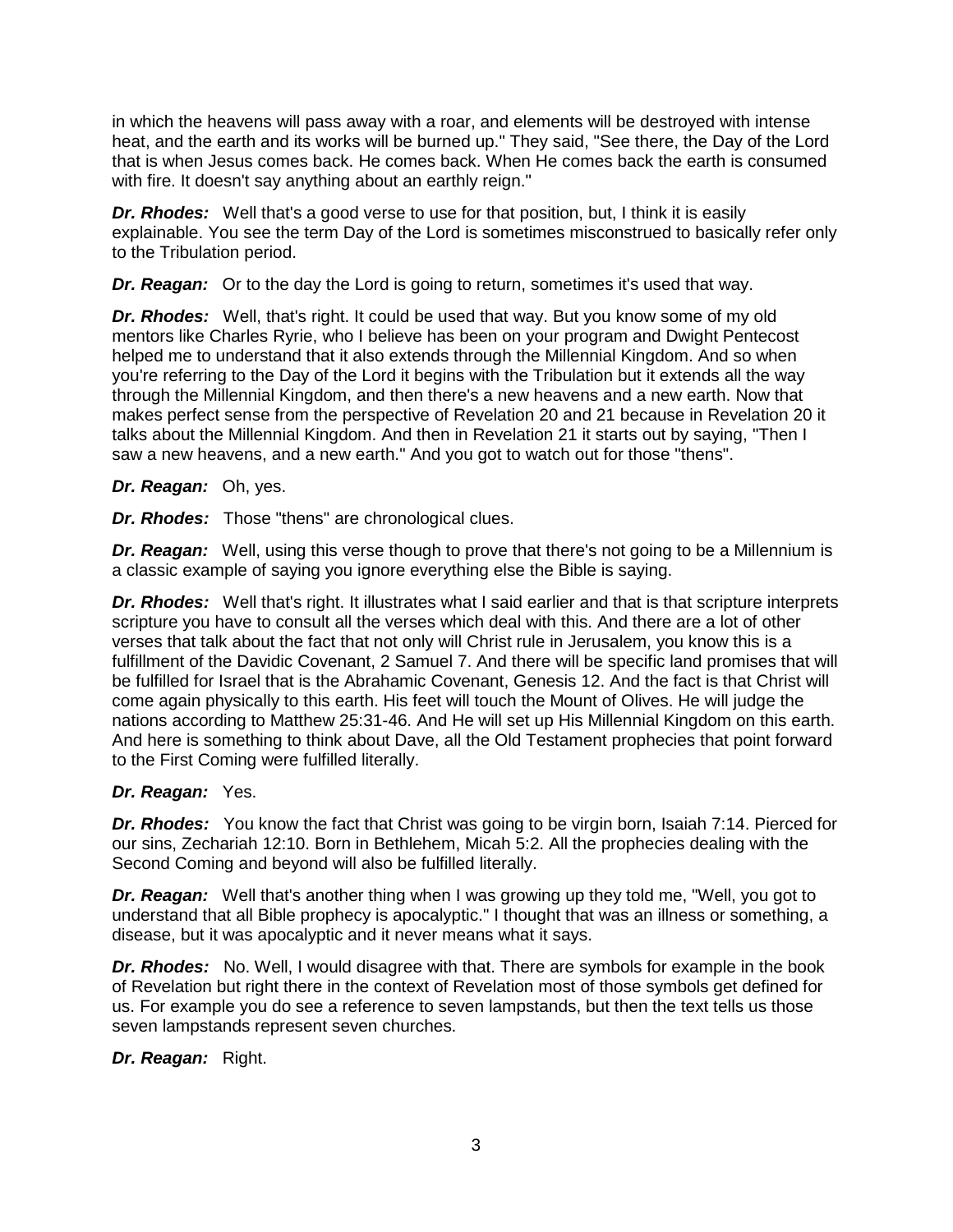*Dr. Rhodes:* Or you might read about a bowl of incense and then the text tells us, "This bowl of incense represents the prayers of the Saints coming up before God." And so, yes, there are symbols, but the symbols are defined for us, and all those symbols represent literal truth.

*Dr. Reagan:* Well, my turn around with Bible prophecy occurred with the book of Zechariah because I discovered when I was 12 years old I discovered Zechariah 14. And I just couldn't believe it. I took it to my pastor and I said, "You say that Jesus will never put His feet on the earth again. This chapter says He's coming to the Mount of Olives, when His foot touches the Mount of Olives it will split in half." And he sat there and he read it, and he read it, and he read it. I don't think he'd ever read it before. And finally he looked up and he put his finger in my face and he said, "Son, I want to tell you something, I don't know what this means but I can guarantee you one thing it doesn't mean what it says." In fact I was in a public discussion before 2,000 people one time in Cincinnati where the fella took the position, he was an Amillennialist and all I used was Zechariah 14 because I knew they were focused on Revelation 20.

# *Dr. Rhodes:* Sure.

**Dr. Reagan:** And he got up and he made this comment, he said, "I don't know what Zechariah means. I have no idea. But I'll guarantee you one thing it has been fulfilled sometime, somewhere in history because all Old Testament prophecy has been fulfilled."

*Nathan Jones:* Well, Ron I want to get into a real deep subject here, a lot of debate is the timing of the Rapture. So after the break let's ask you about that.

#### *Dr. Rhodes:* OK, sounds good.

*Nathan Jones:* First we are going to take a brief break and when we come back we are going start bombarding Ron with more tough questions. Particularly I want to know about the timing of the Rapture.

# **Part 2**

*Dr. Reagan:* Welcome back to Christ in Prophecy and our interview with Dr. Ron Rhodes. Nathan why don't you kick off this segment.

*Nathan Jones:* Well I want to get back into the Rapture. Does it happen before the Tribulation? In the middle of the Tribulation? Or after the Tribulation.

*Dr. Rhodes:* Well, I think it happens before.

#### *Nathan Jones:* Before.

*Dr. Rhodes:* And I base that on the Bible. Did you know that in Revelation 2 and 3 we read about the Church 19 times? And then in the discussion on the Tribulation in chapter 4-18 you don't see the Church a single time. It is gone. In 1 Thessalonians 1:10 we are told that the Church is to be delivered from the wrath to come. That word delivered literally means snatched. Snatched away from. We are to be snatched away from the wrath to come which is a reference to the Tribulation Period.

*Nathan Jones:* Because some people say that just means Hell wrath. But you're saying wrath could also be Tribulation.

*Dr. Rhodes:* Well, no, it has a definite article in front of it. In English the definite article that doesn't mean that much. But in the original Greek it does. Anybody that has doubts about that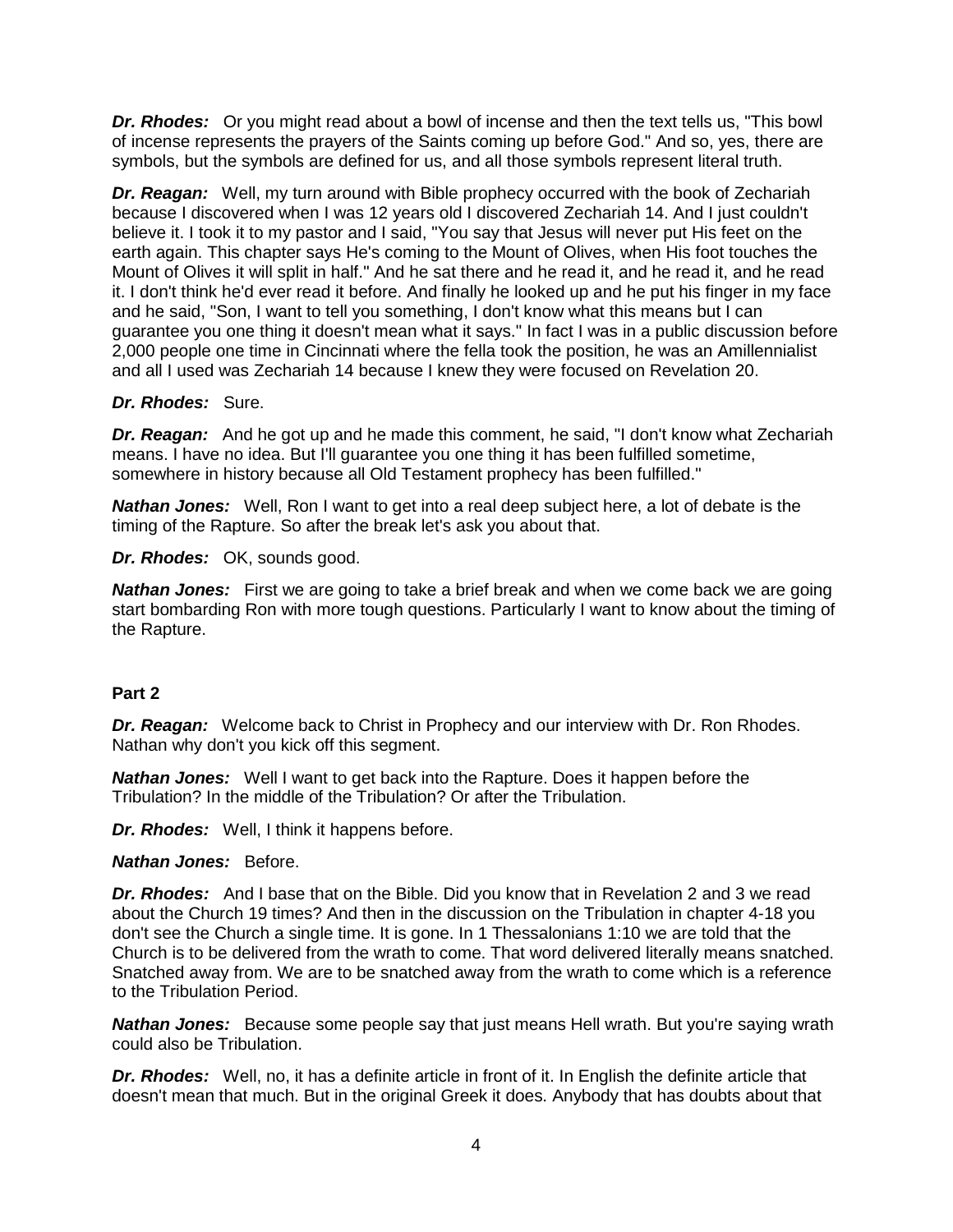should read Daniel Wallace's "Greek Grammar" lots of good information on the definite article there.

*Nathan Jones:* I'll pass.

*Dr. Reagan:* I think I'll pass.

**Dr. Rhodes:** I won't get Greek on you. But the fact is, is that the definite article is defining a specific period of wrath that is yet to come. And so the Church is going to be snatched out of that. And that's in keeping with 1 Thessalonians 5:9 which says that the Church is not appointed to wrath but to salvation in Jesus Christ.

**Dr. Reagan:** But what about the fact that all through the passages about the Tribulation there is reference to saints?

*Dr. Rhodes:* Well, that's a good question. I think that Christians, the Bride of Christ, the Church will be raptured before the Tribulation. But there's going to be many people who become believers during the Tribulation. And I think that's the result of several things. You've got the 144,000 Jewish witnesses of Revelation 7 and 14, and they'll be taking the Gospel planet wide. You've got the two prophetic witnesses of Revelation 11 who will have the same powers as Moses and Elijah, and many believe that it will be Moses and Elijah, and many will believe because of that. And certainly the Holy Spirit will still be at work bringing about regeneration among people. And then finally there is still going to be a lot of books left behind, and Dave Reagan television shows left behind.

*Dr. Reagan:* And I'm telling everybody to put in front of their Bible the plan of salvation because these people are not going to have time to read the whole thing.

*Dr. Rhodes:* Well, that's right and so there is going to be a tremendous harvest according to Revelation.

*Dr. Reagan:* Plus there is going to be a Gospel Angel at the end that is going to circumnavigate the globe.

*Dr. Rhodes:* That's right. But you know Revelation 7 says there is going to be a great multitude of believers. So, yeah, there is going to be a lot of people who become believers during that time.

*Dr. Reagan:* Where do you fit in the War of Gog of Magog in all these end time events? Because the Bible does not say specifically when that is going to occur.

*Dr. Rhodes:* Well, I believe that is going to happen in the end times. And number one and I say that because in Ezekiel 36-39 it says that it is going to take place in the last days and the later years.

#### *Dr. Reagan:* Right.

*Dr. Rhodes:* That always points to the end times. And then the scriptures do give us some chronological clues. For example the text says specifically that first Israel must become born again as a nation. And then Ezekiel says, Jewish people from all over the world, from all the countries of the world must flow back to the Holy Land. We've been seeing that every decade since Israel became a nation again. And then there is going to be a coalition of nations that arise against Israel including Russia, Iran, Turkey, Sudan, Libya, and the nations around the Black Sea there.

*Dr. Reagan:* Yeah, right out of the--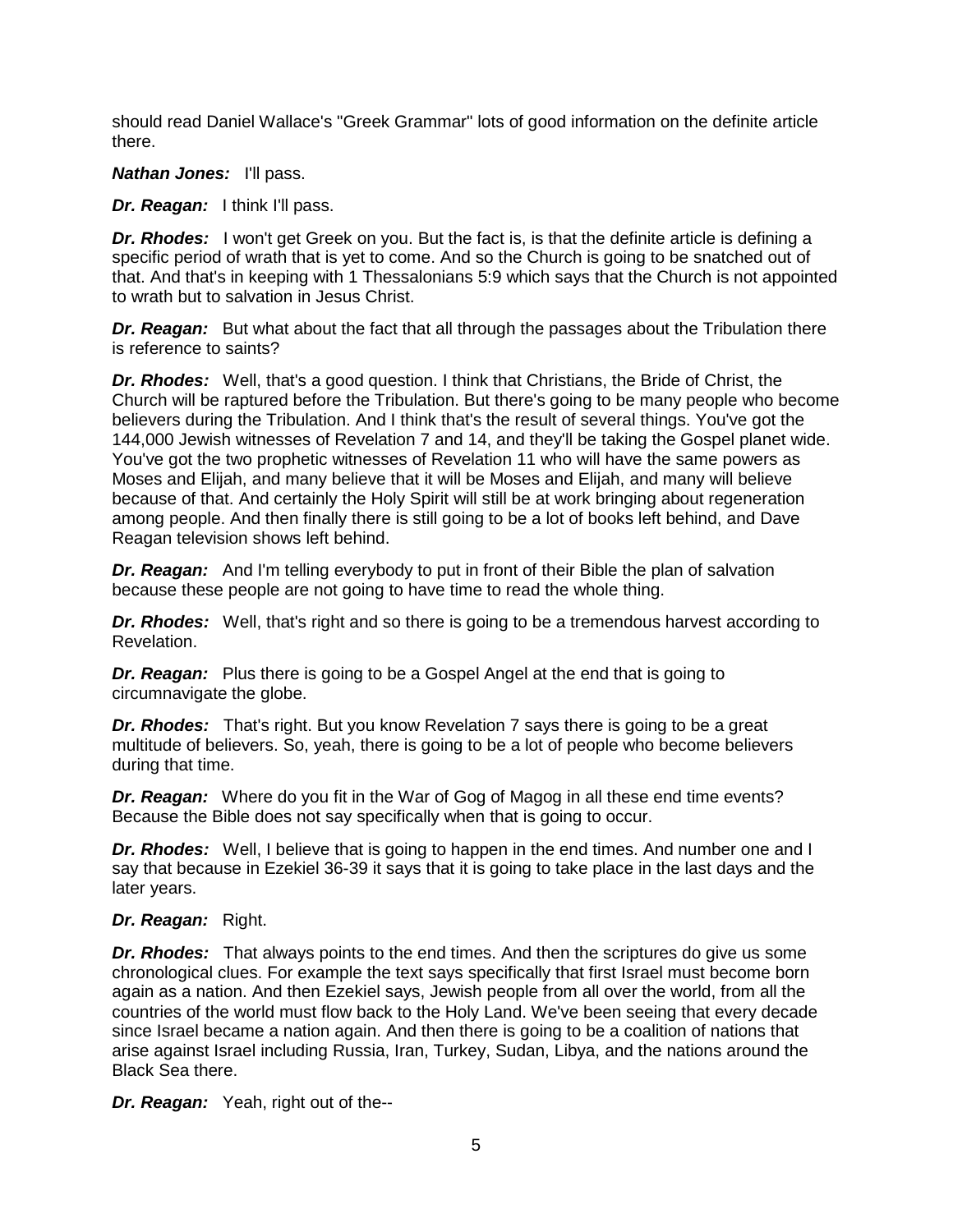*Dr. Rhodes:* That is exactly right. In fact Russia now has an alliance with Iran. It has an alliance with Libya. Turkey has been with NATO but recently, this year Turkey has been moving away from NATO and buddying up with Putin over in Russia, and so we see the stage being set for all of this.

**Dr. Reagan:** Well it is clear that it is going to be in the end times. And when I say that the timing is not given I'm talking about the precise timing.

#### *Dr. Rhodes:* Right.

**Dr. Reagan:** Is it going to be before the Tribulation? At the beginning? In the middle? When is it going to happen?

*Dr. Rhodes:* Well here's a chronological problem and I'm going to try to explain it real clear. It hinges on when Israel is in the state of peace and security. Now some people say that that peace and security comes from the covenant that the Antichrist signs with Israel which starts the Tribulation period.

*Dr. Reagan:* That is surely the historical position.

*Dr. Rhodes:* That's right. Now there is another position that a lot of people hold to, and I think it's got good credence to it that Israel's state of security could be due to its own military and its air force. And if that was the case then this invasion wouldn't have to wait until the Tribulation begins but could actually takes place a number of years before the Tribulation. But it is real clear that it's the end times though.

*Dr. Reagan:* Well in fact you have written a very outstanding book about this called--

*Dr. Rhodes:* "Northern Storm Rising."

*Nathan Jones:* Love that book.

*Dr. Reagan:* I highly recommend it to people. It's all about the Gog Magog War.

*Dr. Rhodes:* All about the Gog Magog and I give a best--

**Dr. Reagan:** If I remember right you concluded that most likely it might occur 3 <sup>1/2</sup> years before the Tribulation begins.

*Dr. Rhodes:* Well, you know it really does open up some convenience if I might put it that way because if God destroys the Muslim invaders prior to the Tribulation, number one it makes it much easier for the Antichrist to sign a covenant protecting Israel. Number two it makes it much easier for Israel to rebuilt its temple. Right now there is too much Muslim resistance. But if the Muslim invaders are taken out that would make it easier. Third it would make it much easier for the false religion to emerge in the end times because the two primary people groups that would stand against that false religion are now removed. Christians are removed at the Rapture. Muslims are taken out at the Ezekiel invasion.

*Dr. Reagan:* It also solves another problem and that is that it says that the Israeli's are going to spend what? Seven years cleaning up the battlefield.

*Dr. Rhodes:* That's exactly right.

*Dr. Reagan:* They are not going to be there after the middle of it.

*Dr. Rhodes:* Well they are going to be burning weapons for seven years. And here's the problem: How's it possible that Israel could burn the weapons for seven years if it starts at the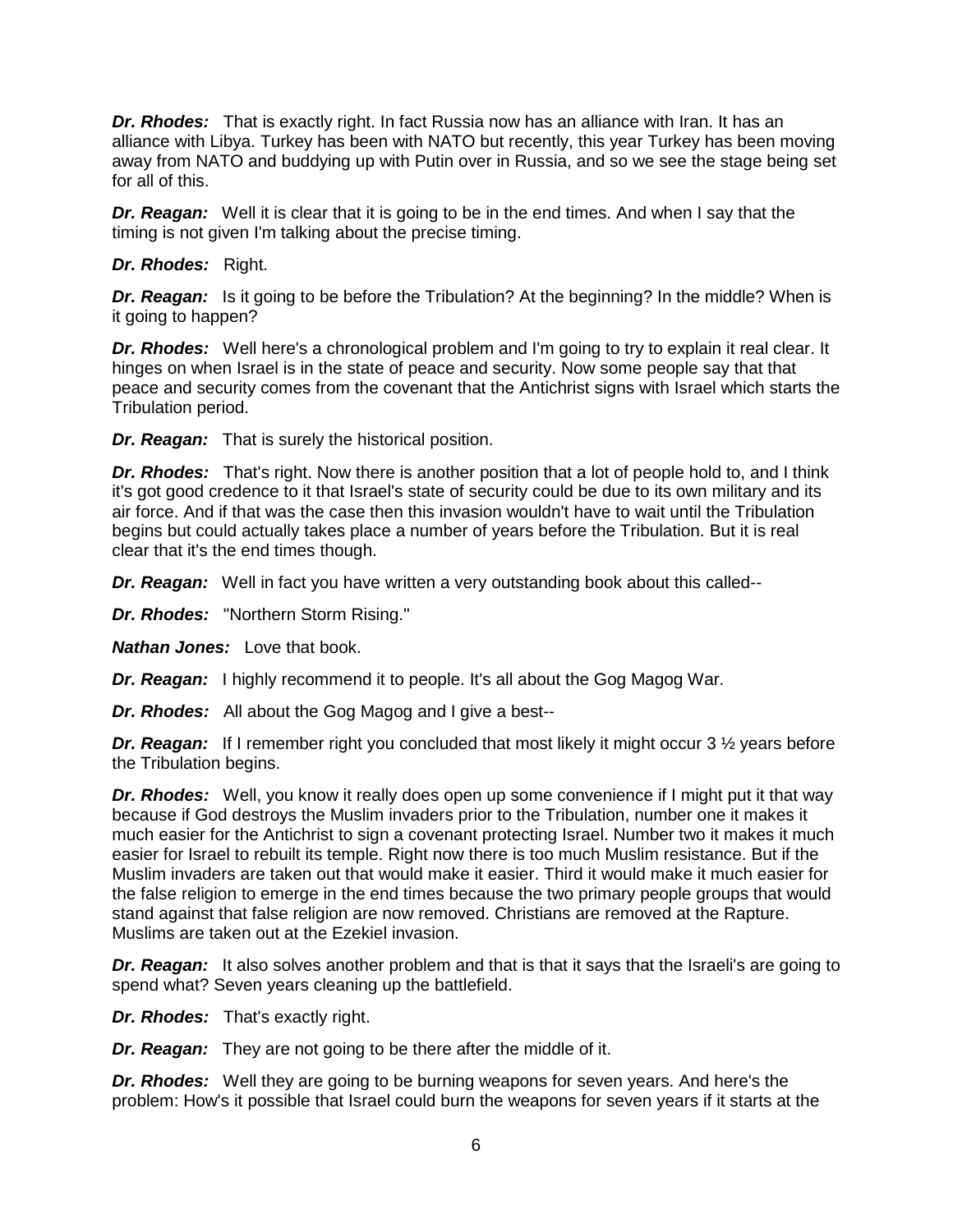beginning of the Tribulation because right in the middle of the Tribulation the Antichrist claims to be God, and he sets up his headquarters there and he even sits in the temple there. And Jesus says, "When that happens don't even pack your bags get out of town. Run for your lives." Now that seems to indicate they're not going to have time to grab all those weapons. So that would seem to indicate that they start burning those weapons prior to the Tribulation.

**Dr. Reagan:** Well, let me raise another question of chronology with you it has to do with our friend Bill Salus who is a Bible prophecy writer also.

#### *Dr. Rhodes:* Sure. Sure.

**Dr. Reagan:** And he has come out with a new book, it's just come out in which he is taking a unique position. He's talking--the book focuses on the period between the Rapture and beginning of the Tribulation. And the first point he makes is that the Rapture does not start the Tribulation. Which I think we would agree with.

#### *Dr. Rhodes:* Sure.

*Dr. Reagan:* But there is going to be a period of time and he says that period of time is going to be several years. And he says there just not enough time in the seven year Tribulation for all that the Bible describes. So he take the Seal Judgments out and puts them into this period of time, this gap between the Rapture and beginning of the Tribulation. What are the problems with that?

*Dr. Rhodes:* Well, the big problem that I have with that is that the three sets of judgments in Tribulation seem to belong together and they're cohesive. You've got the Seal Judgments, Trumpet Judgments, and Bowl Judgments. And here's the thing in the Old Testament this day of Tribulation is typically called the day of the wrath of the Lord. For example Zephaniah chapter 1, "The day of the wrath of the Lord." So that defines it as a specific period during which God's wrath is poured out. Now wait a minute. We know that the Seal Judgments are an out pouring of God's wrath. We know that because it's the Lamb of God, Jesus Christ who opens it each seal that leaves to the unleashing of a new judgment. So that's the wrath of God. You know there's 1.8 billion people that die during one of those judgments. How can you possibly say that that is not part of the Tribulation? And then furthermore I think all of those judgments can take place rather quickly. You've got the emergence of the Antichrist seal number one. And then number two war breaks out. And then famine breaks out which is a natural result of war. And then death occurs on a planetary basis. And then you've got many, many martyrs and cosmic signs, you know the sun turning dark, the moon turning dark and stuff like that. There is no reason to say that that cannot take place in the first half of the Tribulation period.

*Dr. Reagan:* Well, I think that it can. I think that the Antichrist is going to launch a war to take over the whole world. And it seems to me like that this war that he starts morphs into a nuclear war.

# *Dr. Rhodes:* Yeah.

*Dr. Reagan:* One-third of the earth being burned and all.

*Dr. Rhodes:* Well, you know to me I look at conventional wars like World War I which had about 15 million people die. World War II closer to 60 million. And that is by conventional war.

#### *Nathan Jones:* Yeah.

**Dr. Rhodes:** You know it is hard to kill 1.8 billion people by conventional war. And it seems to be like there may be weapons of mass destruction.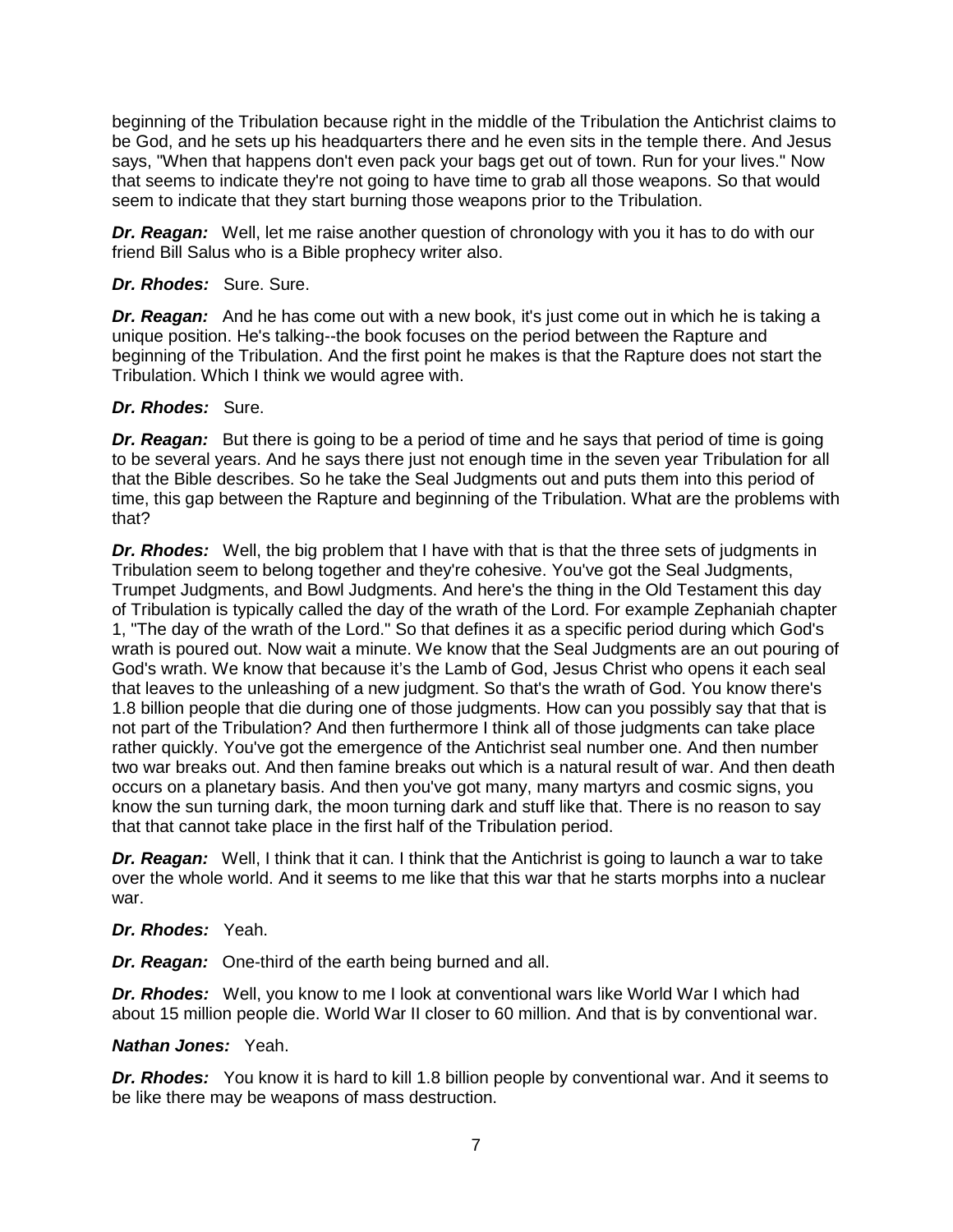*Dr. Reagan:* Let me tell you another problem I have with this idea, and that is that it really violates the integrity of Daniel's 70th Week. I mean the Lord says I'm going to accomplish certain things among the Jewish people in a period of 70 weeks of years. We've got one last seven years to go. And when you start moving those out those are supposed to be part of that last seven years.

**Dr. Rhodes:** Well, that's right. And I might mention to you that just in terms of chronology that seven year period spoken of in Daniel 9:27 you ought to compare that with Revelation 11 and 12 because the seven year period is confirmed there because we have several reference to half of the Tribulation,  $3\frac{1}{2}$  years each. There is a reference to 42 months. There is a reference to 1,160 days. There is the reference to times, times, and half a time. Times is two years. A time is one year. And half a time is a half a year. And those various references to either the first or second half of the Tribulation confirm the 7 year period during which all of this unfolds. And from my perspective when John is recording the book of Revelation and he says right there in chapter 4, verse 1, he says, "After this--" keep in mind that in Revelation 1:19 the Lord had given John an outline of the book of Revelation. And he indicated that starting in chapter 4 that's going to be prophetic in nature and all of this stuff is to follow in close concert with each other. So to me it just makes great sense to see the Seal Judgments, and the Trumpet Judgments, and the Bowl Judgements as cohesive. They get worse as time goes on but they all belong together as an unfolding of God's wrath on earth.

*Nathan Jones:* Do you see them separate though? You know some people will say, "Well, the Seal Judgments, the Trumpet Judgments are just an echo of the Seal, and the Bowls are just an echo of the Trumpets." Do you see them as 21 distinct judgment, or do you see them as just a reiteration of each set?

*Dr. Rhodes:* I don't think it is a reiteration. I think you've got three sets of distinct judgments, and there are several reasons why I say that. First of all if they were the same judgments in each case you would expect them to be absolutely similar. Now there are some similarities between the Trumpet Judgments, and the Bowl Judgments, but not the Seal Judgments. And even the similarities between the Bowls and the Trumpet Judgments are not similar enough to say that they are the same. Furthermore in Revelation 15:1 we are told that the Bowl Judgments represent the last of God's judgments on earth. And with these judgments the Bowl Judgments, God's wrath is finished.

# *Nathan Jones:* OK.

**Dr. Rhodes:** Now, that is very clearly indicating that the Bowl Judgments are distinct from the Trumpet Judgments and the Seal Judgments.

*Dr. Reagan:* Plus it says the Seal Judgments are going to affect one-fourth, and the Trumpet Judgments one-third, they are not even affecting the same number of people.

*Dr. Rhodes:* That's right. That's exactly right. And the way that it actually works out in scripture is that you've got the first six judgments of the Seal Judgments, and then the seventh Seal Judgment represents the seven Trumpet Judgments. And then as the first six Trumpet judgments unfold, the Seventh Trumpet represents the seven Bowls. So they naturally lead into each other with the judgments becoming worse with each passing year.

*Dr. Reagan:* What motivated you to write this book on chronology?

*Dr. Rhodes:* Well, it's my opinion that a lot of Christians don't pay too much attention to chronological clues in the biblical text of scripture, and that is why there is so much confusion on it. And it is my opinion that one of the reasons why the early church was excited about their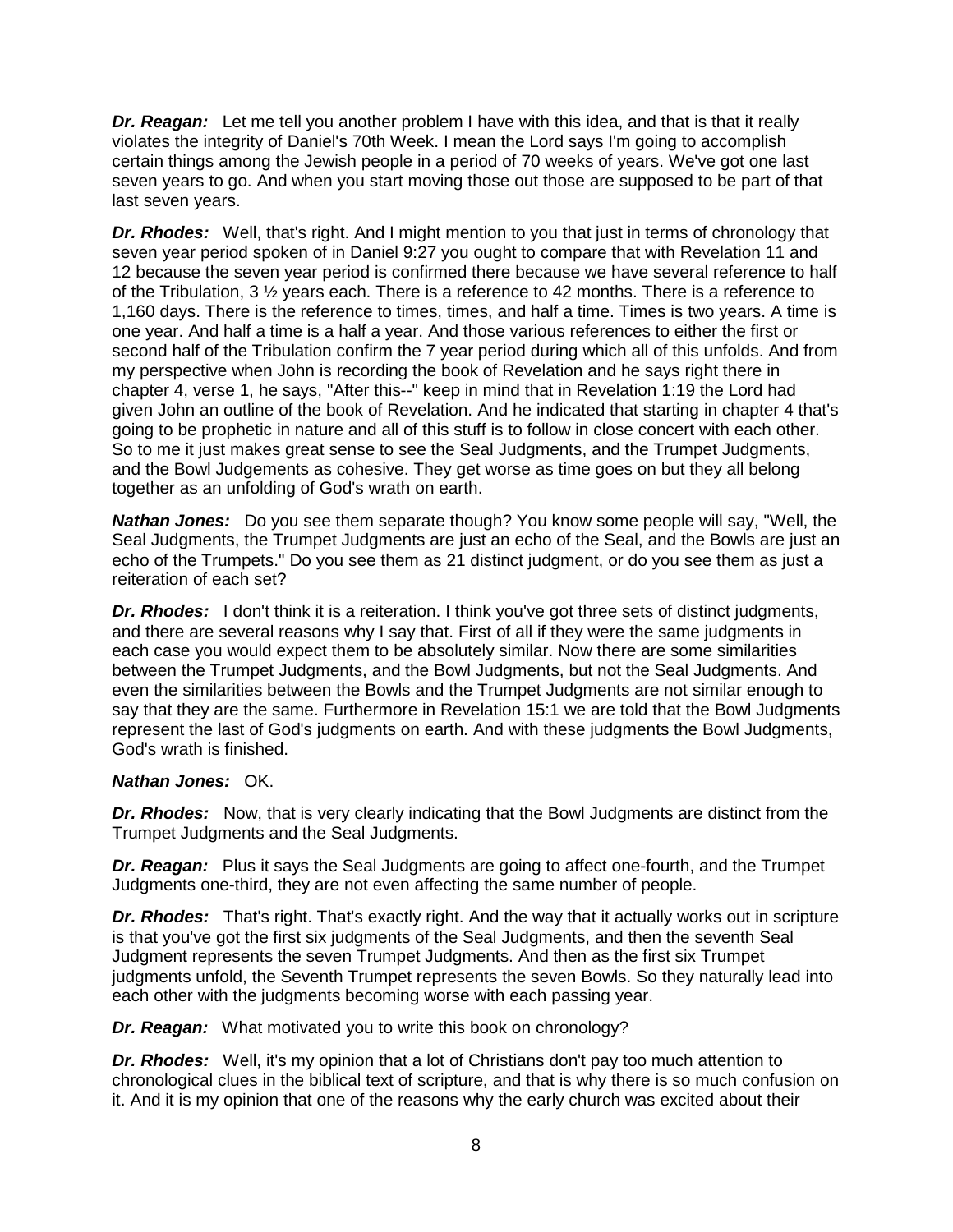Christianity was they had a strong prophetic hope. But today it seems like there is a lot of prophetic agnosticism with people not sure about anything anymore. I think you can be rather sure about a lot of this.

#### *Dr. Reagan:* Yes.

*Dr. Rhodes:* So I wrote this book to show people how to watch for those chronological clues that help you to understand the chronology of end time events.

*Dr. Reagan:* Well I highly recommend the book because I know that many people are confused about chronology. And also I know that you are the type of writer who gets it right down to the common person's level. You have a wonderful gift of writing down-to-earth, easy to understand.

#### *Dr. Rhodes:* Well, thank you.

*Dr. Reagan:* And so I think when people read this they will come out understanding what is the chronological order.

*Dr. Rhodes:* You know I have received so much mail on this book, and I'm just so thrilled about that Dave. There are a lot of churches using it for church studies, and Bible studies and stuff like that.

**Dr. Reagan:** Praise the God. I wish more would. Well, look we've got about 2 minutes left, and I want to end this on a very light note.

*Nathan Jones:* Uh-oh.

*Dr. Reagan:* One of the things--

*Dr. Rhodes:* I sense a hard question coming.

*Dr. Reagan:* One of the things that I discovered about you is that your family, your entire family were the featured singers at Disneyland way long ago, and were on many television programs and all. The Rhodes Family. I think there were eight of you?

*Dr. Rhodes:* Yup, there were eight of us. We were called the Rhodes Kids, actually, we were kids at the time.

*Dr. Reagan:* You can go to YouTube and type in Rhodes Family.

*Dr. Rhodes:* Well you can. And you'll see illegal videos posted on-line.

*Dr. Reagan:* And you are a teenager at that time?

*Dr. Rhodes:* That's right. And we used to do a lot of the big shows like the Tonight Show, and the Merv Griffin Show, and Mike Douglas.

*Dr. Reagan:* I mean you all were hot. You were like the Jackson family.

*Dr. Rhodes:* Well, we co-headlined in Las Vegas with Ann-Margret which was a pretty big deal.

*Nathan Jones:* And through that you came to know the Lord, right?

*Dr. Rhodes:* That is exactly right.

*Dr. Reagan:* How? Tell us that story.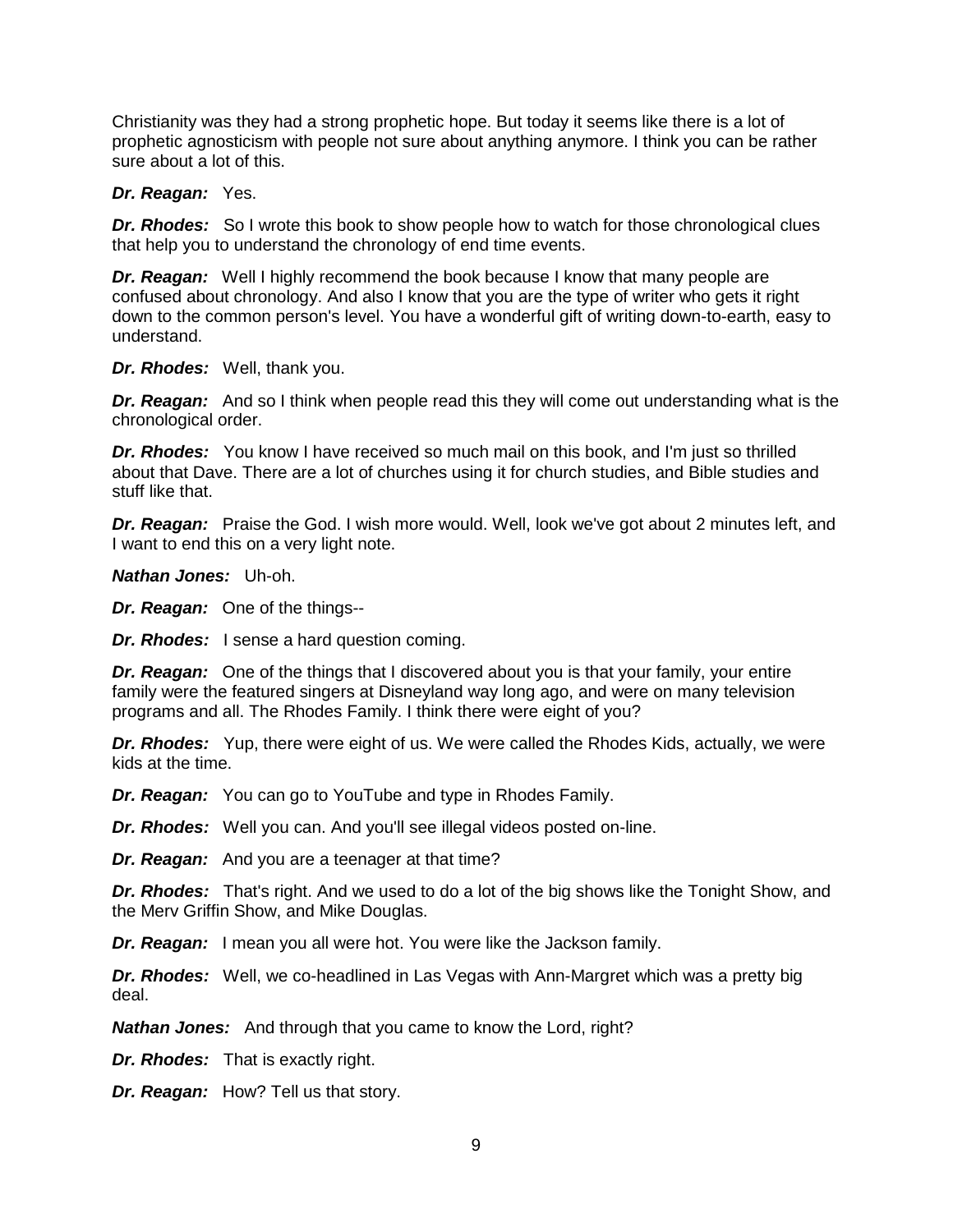*Dr. Rhodes:* We were backstage at the studio in Burbank, California where Pat Boone and his family were filming the "Glen Campbell Show" Studio A. And then in Studio B we were filming the "Merv Griffin Show". But it had a common green room. So we are back there in this green room, and Shirley Boone is talking about her faith in the Lord Jesus. And it is the first time I ever saw anybody cry tears of joy because of a relationship with Jesus. And I'm thinking to myself, "What is this?" You know, I grew up in a liberal church and I've never heard of a personal relationship with Jesus. And they were very much into Bible prophecy.

#### *Dr. Reagan:* Yes.

*Dr. Rhodes:* In fact they were using Hale Lindsey's book, "The Late Great Planet Earth." And I said, "I have never heard of this before. The Rapture what's the Rapture? What's the Antichrist? What is all this stuff?" Well long story short that motivated me to start looking into Bible prophecy, and I became a believer.

*Dr. Reagan:* How about that!

*Dr. Rhodes:* Then one after another my brother's and sister's became believers.

*Dr. Reagan:* And so many preachers today say Bible prophecy is really irrelevant.

*Dr. Rhodes:* Yeah. Well it lead me to the Lord.

*Dr. Reagan:* And it did so many people.

*Dr. Rhodes:* Yes.

*Dr. Reagan:* So many people.

*Dr. Rhodes:* Yes.

*Dr. Reagan:* Well, Ron we appreciate you being on the program so much.

*Dr. Rhodes:* Thank you. It's always a joy.

*Dr. Reagan:* Ok, thank you.

#### **Part 3**

*Nathan Jones:* Welcome back to Christ in Prophecy and our interview with Dr. Ron Rhodes. Ron, can you look in the camera there and tell folks how they can get in contact with you?

**Dr. Rhodes:** Well it is very easy. Just go to ronrhodes.org, and you can e-mail from there. You can download a lot of free stuff. Stop by.

*Dr. Reagan:* Well Ron we are going to conclude this program the way we always do and that is by asking our guest, and I love to have the opportunity to ask you this: Do you believe we are living in the season of the Lord's return? And if so, why?

*Dr. Rhodes:* Well I believe that we are living in the season of the Lord's return. And I believe that because of what I call the convergence factor. You see it would be one thing if it was just one prophecy was coming to pass in our day, like Israel being born again. You know that's great. It would be another thing if two prophecies in our day were being fulfilled today. Which by the way is happening. But to me the significant thing is that we've got multiple prophecies converging today and pointing to a date in the not too distant future. Just to give you a few examples. We've got the preparations for the Ezekiel invasion taking place right now. There's